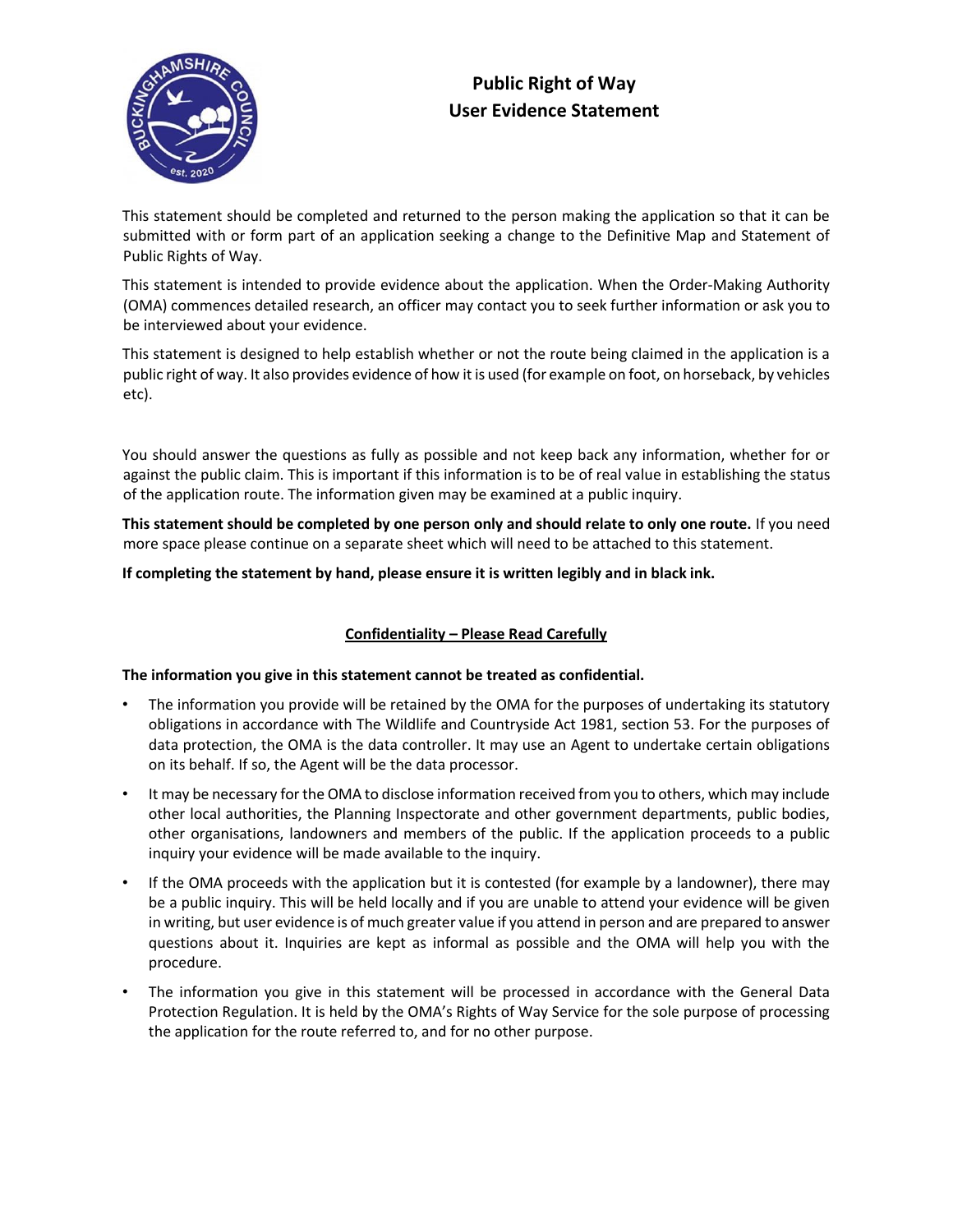#### **DECLARATION – Important, please read carefully**

#### **General Data Protection Regulation (GDPR)**

Under the GDPR the OMA has a duty to inform you about how your personal data will be handled. Information provided in this statement will be used so that the OMA may undertake its statutory duties in accordance with the Wildlife and Countryside Act 1981 section 53. In order to determine if a public right of way exists it may be necessary to disclose information received from you. The information provided on this statement cannot be treated as confidential (other than your personal contact details and signature contained on this page). You should only provide us with the information requested if you are happy for it to be placed in the public domain. Do not include information about another person.

This statement and the details contained therein will be retained by the OMA and considered and published as part of its statutory duty to determine the application to establish whether a public right of way exists. In signing it, you are acknowledging that it may be made publically available.

Further information is available on the Privacy Notice for public rights of way services on the Council's website https://www.buckinghamshire.gov.uk/your-council/privacy/ You may also contact the Council's Data Protection Officer by emailing DataProtection@buckinghamshire.gov.uk who can provide you with a copy of the privacy policy.

**Please print your name here ………………………………………………………………………….** 

**Your: Home Telephone Number ……………………………………………………………………..** 

**Mobile Telephone Number ……………………………………………………………………** 

**Email Address …………………………………………………………………………………..** 

### **Statement of Truth**

# **I BELIEVE THAT THE FACTS AND MATTERS CONTAINED IN THIS STATEMENT ARE TRUE AND I HAVE READ THE DECLARATION ABOVE AND THE WARNING BELOW**

**Your Signature:** 

**Date:** 

### **You should keep a copy of the completed statement**

Warning: If you dishonestly enter information or make a statement that you know is, or might be, untrue or misleading, and intend by doing so to make a gain for yourself or another person, or to cause loss or the risk of loss to another person, you may commit the offence of fraud under section 1 of the Fraud Act 2006, the maximum penalty for which is 10 years' imprisonment or an unlimited fine, or both.

**Information on this page of the Statement will be redacted and not made publically available**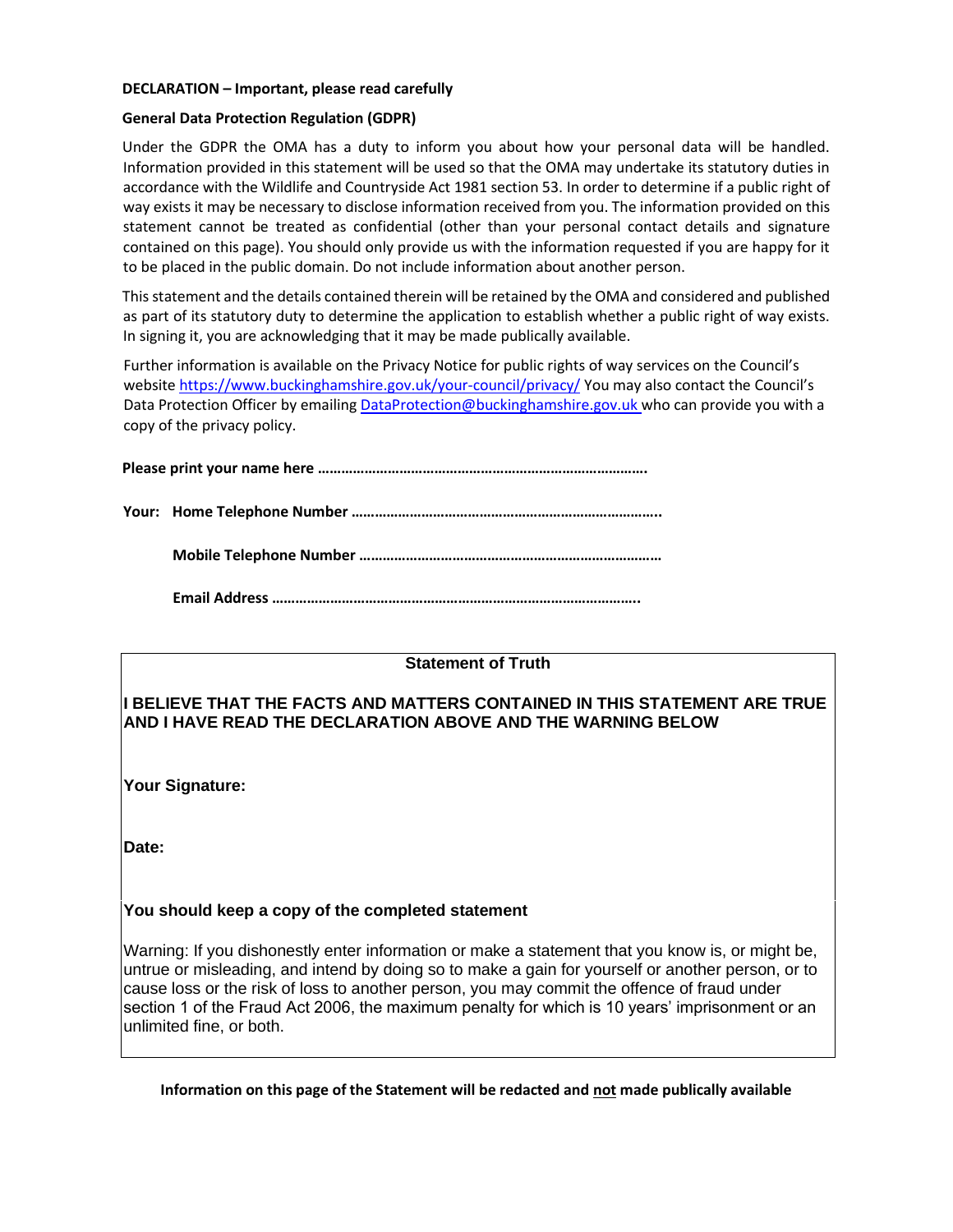# **PUBLIC RIGHT OF WAY USER EVIDENCE STATEMENT**

# **ABOUT YOU**  Name …………………………………..……………………………………………….………………..…………………………………………… Address …….………………………………………………………………………………….……..……………………………………. ……………….…………………………………………………………………………………………………………………………………… …………………….……………………………………………………………………………………………………………………………… …………………………………………………..…………Postcode Year of Birth…………………………………….……….…………………………………..……………………………………………. Have you lived at any other addresses during the time you have used the path or way? If so, please provide details of locations and years [full addresses are not required] ………………………….………………………………………………………………………………………………………………….…..

# **MAP OF THE APPLICATION ROUTE [MyWycombe Map added on last page after 18.]**

……………………………………………………………………………………………………………………………………………..……

Please attach an extract from a map of your own choice to identify the route you are providing evidence about, and annotate it with anything you provide details about in this statement. Please put your initials on your map and date it. **DO NOT ADD YOUR FULL SIGNATURE**.

# **YOUR USE OF THE APPLICATION ROUTE**

|    | 1.       | In which years did you use the application route?                                                                                                                                                |
|----|----------|--------------------------------------------------------------------------------------------------------------------------------------------------------------------------------------------------|
|    |          |                                                                                                                                                                                                  |
|    | 2.       | Were there any extended periods during which you did not use the route at all? If so, please<br>state when and why?                                                                              |
|    |          |                                                                                                                                                                                                  |
|    |          |                                                                                                                                                                                                  |
|    |          |                                                                                                                                                                                                  |
| 3. | you can) | Describe the application route (include start and finish points and provide OS grid references if<br>The route area starts at Grid Reference SU 90597 87482 at Stratford Drive<br>$\blacksquare$ |

………………………………………………………………………………………………..………………………………………………… and extends to Grid Reference SU 90369 87348 at Cores End Roundabout and covers the whole of the WDLP Designated Green Space.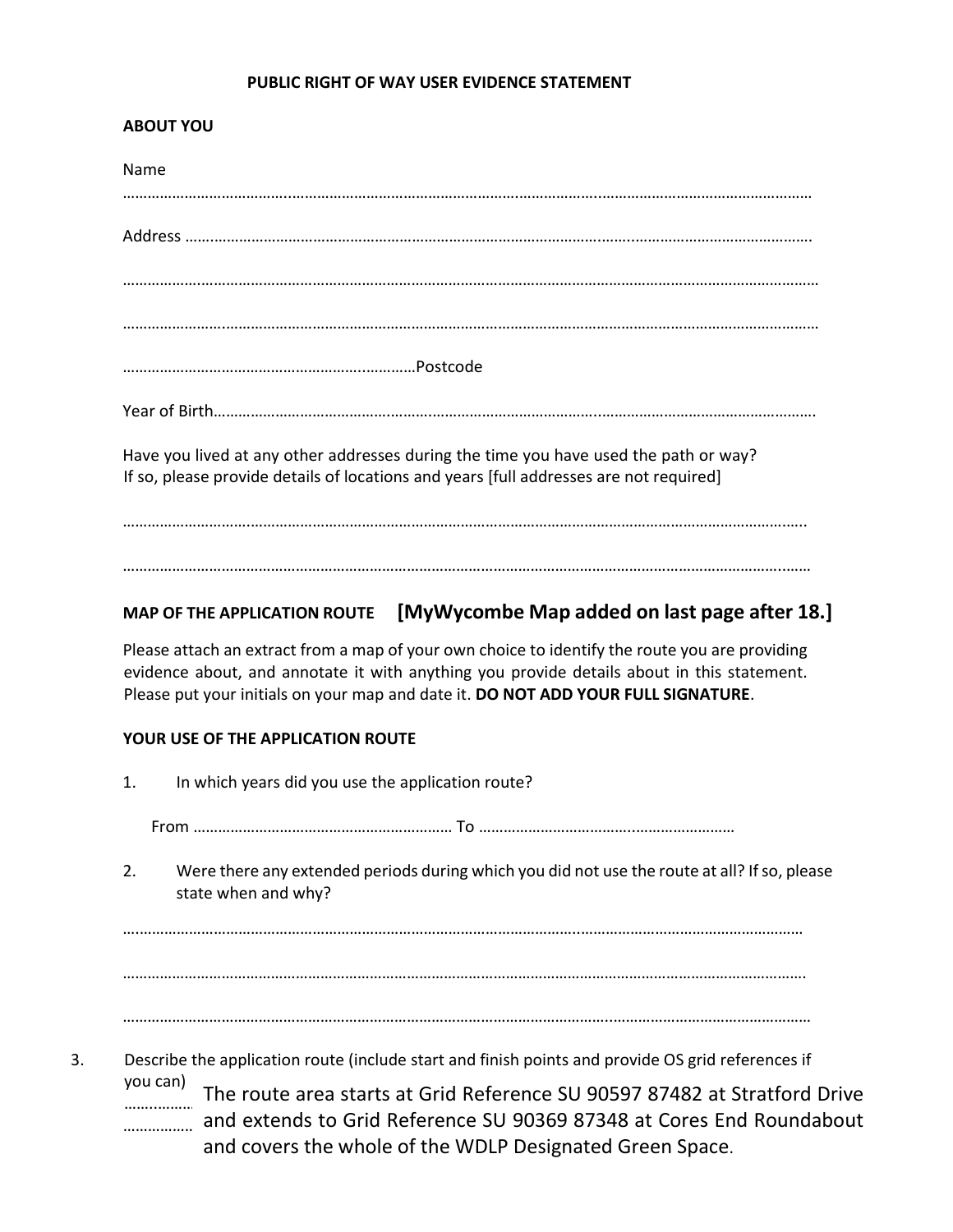| 4. |  |  |  | How did you use the application route and how often? [Please tick any that apply] |  |  |  |  |  |  |  |
|----|--|--|--|-----------------------------------------------------------------------------------|--|--|--|--|--|--|--|
|----|--|--|--|-----------------------------------------------------------------------------------|--|--|--|--|--|--|--|

|                        | Daily | Weekly | Monthly | Every few<br>months | Once a<br>year | Other<br>(please<br>describe) |
|------------------------|-------|--------|---------|---------------------|----------------|-------------------------------|
| On foot                |       |        |         |                     |                |                               |
| On horseback           |       |        |         |                     |                |                               |
| By pedal cycle         |       |        |         |                     |                |                               |
| By motor vehicle       |       |        |         |                     |                |                               |
| By horse-drawn vehicle |       |        |         |                     |                |                               |

5. Has the application route always followed the same course?

- Yes X
- $\square$  No

If no – how and when was the route altered?

……………………………………………………………………………………………………………………………………………………

……………………………………………………………………………………………………………………………………………………

……………………………………………………………………………………………………………………………………………………

6. Approximately how wide is the application route?

[Please give your estimate of the width across which you used the route including the width used when passing others or walking with others. Take care to consider the overall width of the route. If this varies, please describe how] [or please state 'don't know']

The Designated Green Space which can be used freely for walking on the whole area and sitting on benches beside the Wye ranges between 3 metres at Stratford Drive and more than 10 metres close to Cores End Roundabout.

7. What type of surface does the application route have? (for example grass, gravel, earth) [For varying surfaces, please describe with reference to your map]

………………………………………………………………………………………………………………………………………………….. The route area is all wild grass, maintained by the Wooburn and Bourne End Parish Council, including sowing patches of wildflowers for ecological and public enjoyment benefits.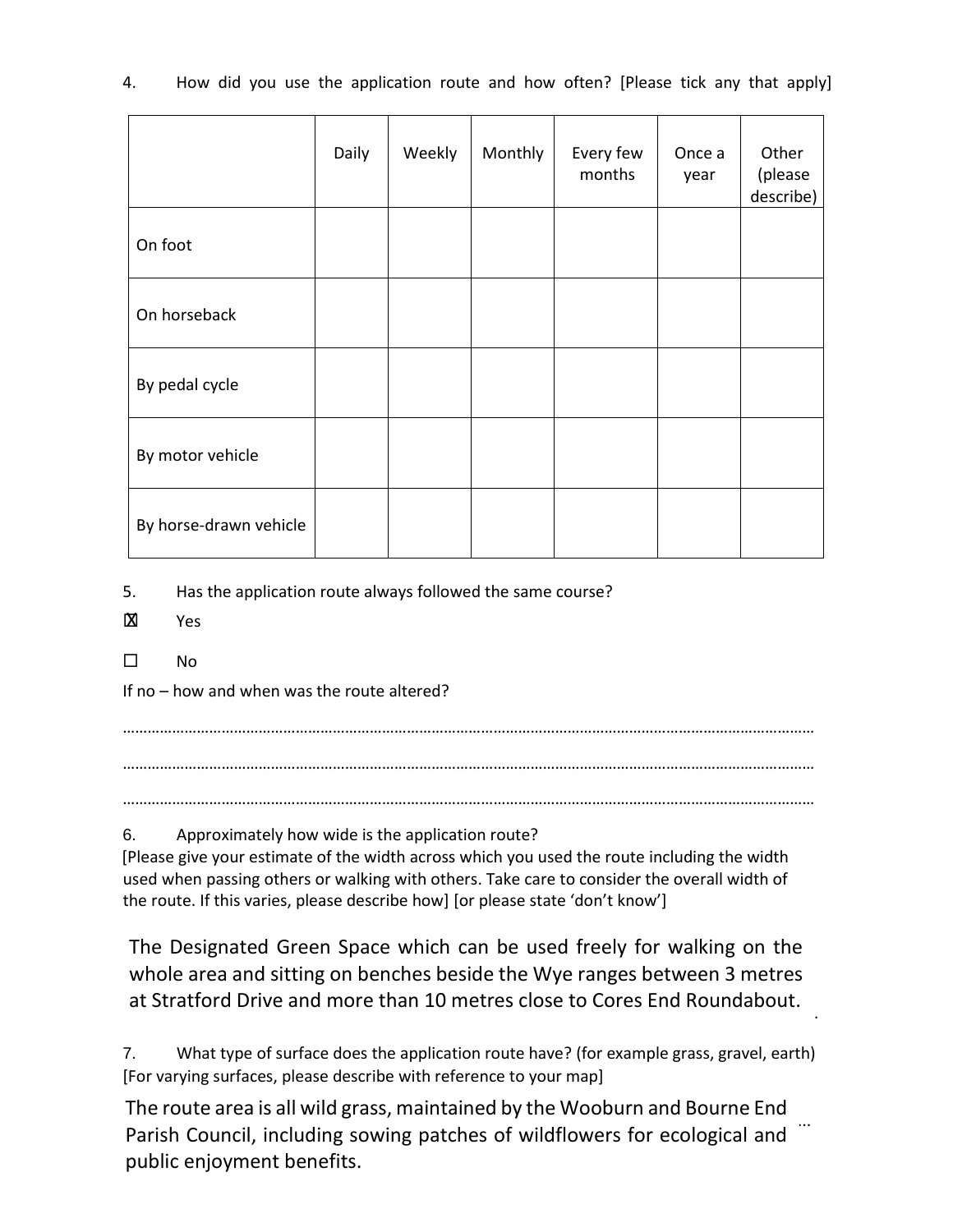8. Have there ever been any of the following on the application route? Stiles [state locations and show on your map]  $a.$ <u>No superior communication communication communication communication communication communication</u> How long were they in place? Not applicable  $b<sub>1</sub>$ Gates [state locations, indicate whether locked – and when – and show on your map] <u>No established allows the contract of the contract of the contract of the contract of the contract of the contract of the contract of the contract of the contract of the contract of the contract of the contract of the con</u> Other barriers [state what they were and location, how long they were in place and show c. on your map] 9. Did any of the above prevent you from using the application route? **X No**  $\Box$ Yes If yes, please give details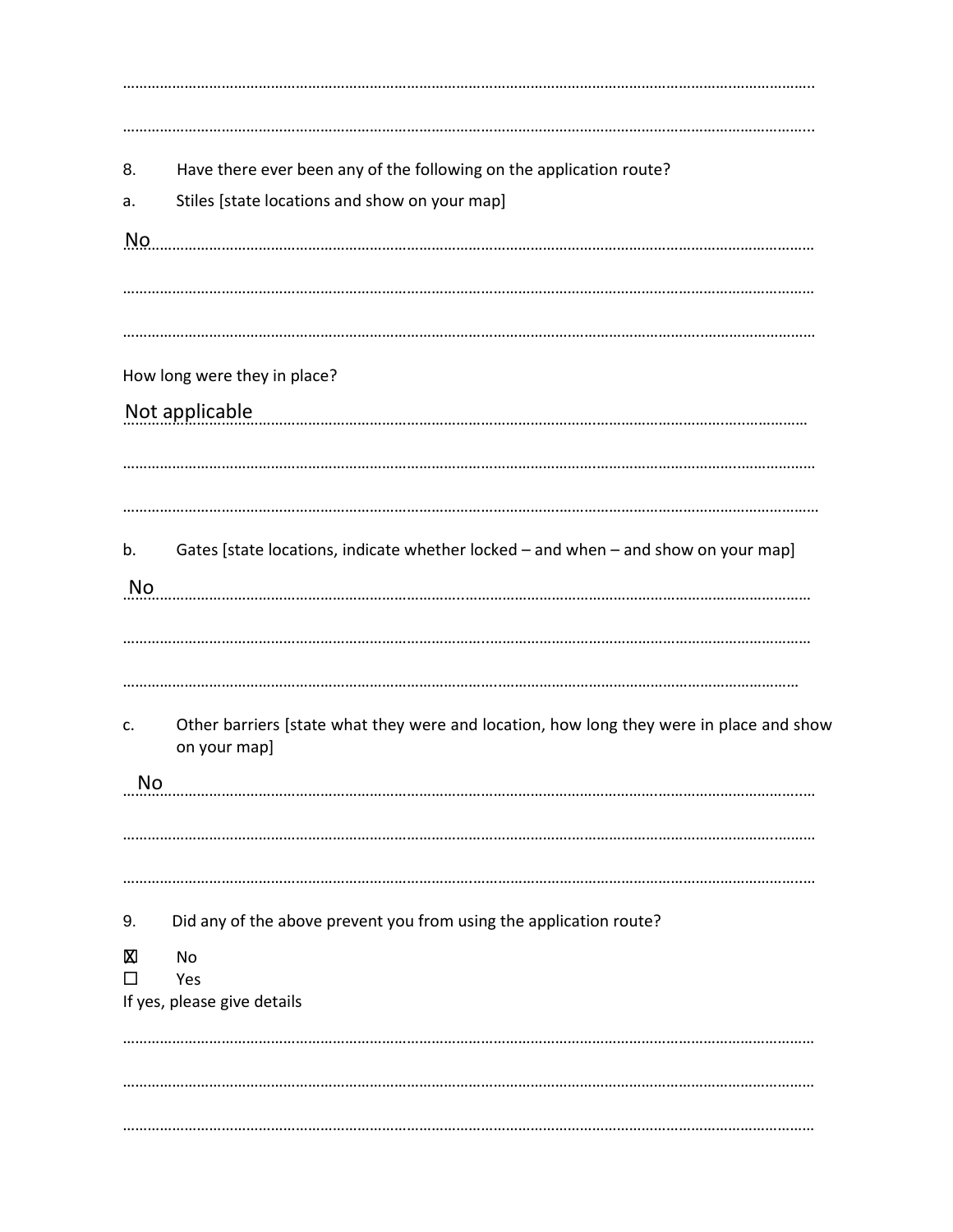10. Have you ever seen any signs or notices suggesting whether or not the application route is a public right of way? (for example "Private", "Keep Out", No Right of Way "Trespassers will be Prosecuted")

 No **X** 

Yes

If yes – state when and give details, including when they were present and mark their location on your map

…………………………………………………………………………………………………………………………………………………… …………………………………………………………………………………………………………………………………………………… ……………………………………………………………………………………………………………………………………………………

# **Land Ownership**

11. Were you working for any owner or occupier of land crossed by the application route at the time when you used it, or were you then a tenant / licensee of any such owner?

 $\square$  No

Yes

12. Did the owner or occupier ever give you permission (or did you seek permission) to use the application route?

No  $\Box$ 

Yes

13. Has anyone ever told you the application route was not public (including by an owner, tenant of the land or by anyone in their employment)?

No  $\Box$ 

Yes

14. Have you ever been stopped or turned back when using the application route?

No  $\Box$ 

Yes

If yes, please give details including when this happened

…………………………………………………………………………………………………………………………..………………………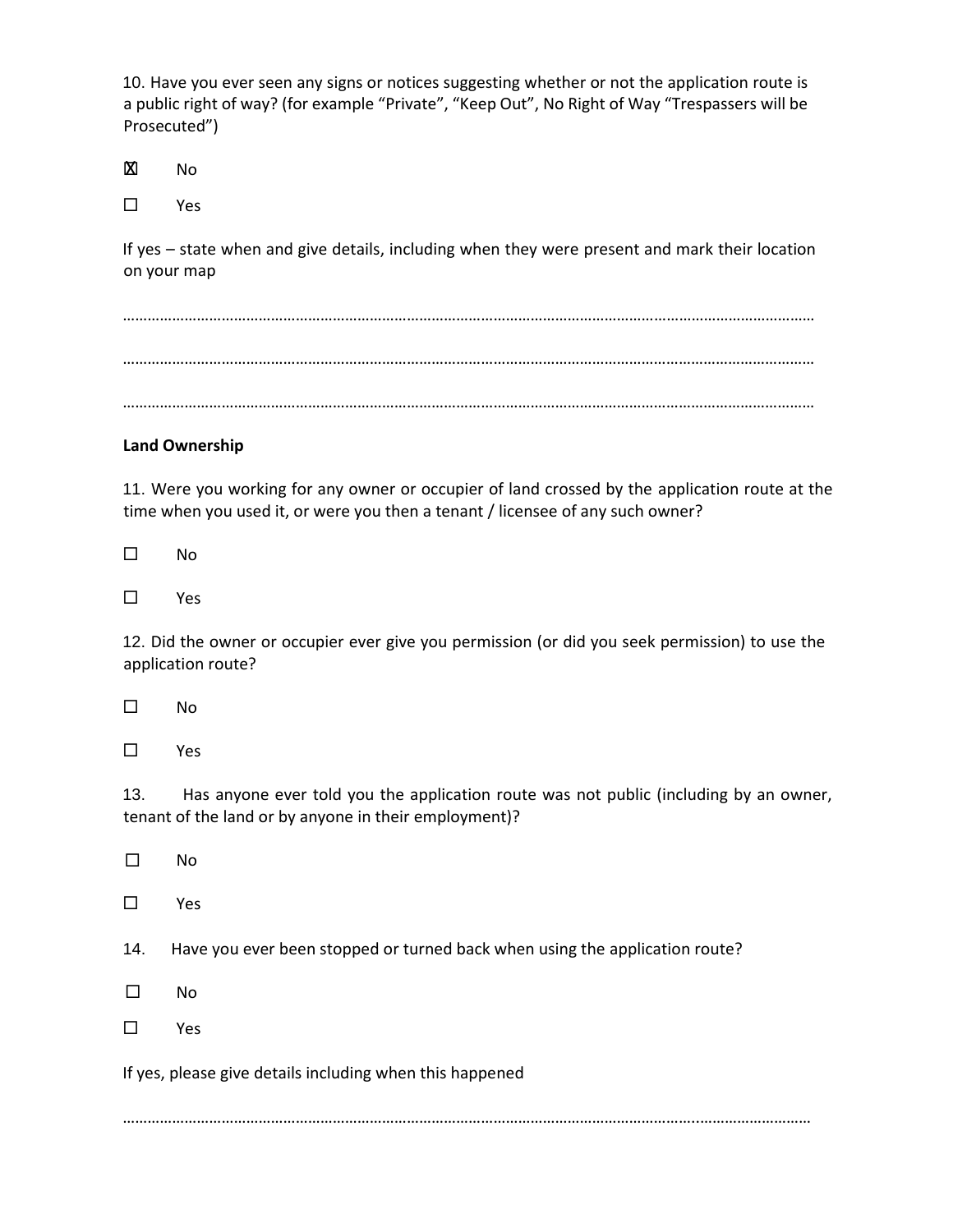…………………………………………………………………………………………………………………………..………………………

………………………………………………………………………………………………………………………..…………………………

15. Have you ever had a private right to use the application route? (for example, an easement, private right of access, licence, etc)

 $\square$  No

Yes

# **Other Information**

16. Do you have, or do you have knowledge of, any documentary evidence which is relevant to the application route or which indicates public use? (for example photographs, guidebooks, letters, sale documents, old maps, etc)

 $\square$  No

Yes

If yes – please provide details

……………………………………………………………………………………………………….…………………………………………… …………………………………………………………………………………………………….………………………………………………

*………………………………………………………………………………………………….…………………………………………………*

17. Please give any further information which you consider would be helpful in reaching a decision as to whether the application route should be recorded as a public right of way? [Continue on a separate sheet if necessary]

[If you wish to provide a separate sketch map, please do so and attach to this statement]

*………………………………………………………………………………………………….…………………………………………………* 

*………………………………………………………………………………………………….………………………………………………… ………………………………………………………………………………………………….…………………………………………………*

*………………………………………………………………………………………………….…………………………………………………*

18. During the investigation the OMA may want to interview some or all of the claimants in order to gather additional information. Would you be willing to talk to an officer from the OMA about your knowledge of the application route?

Yes

 $\square$  No